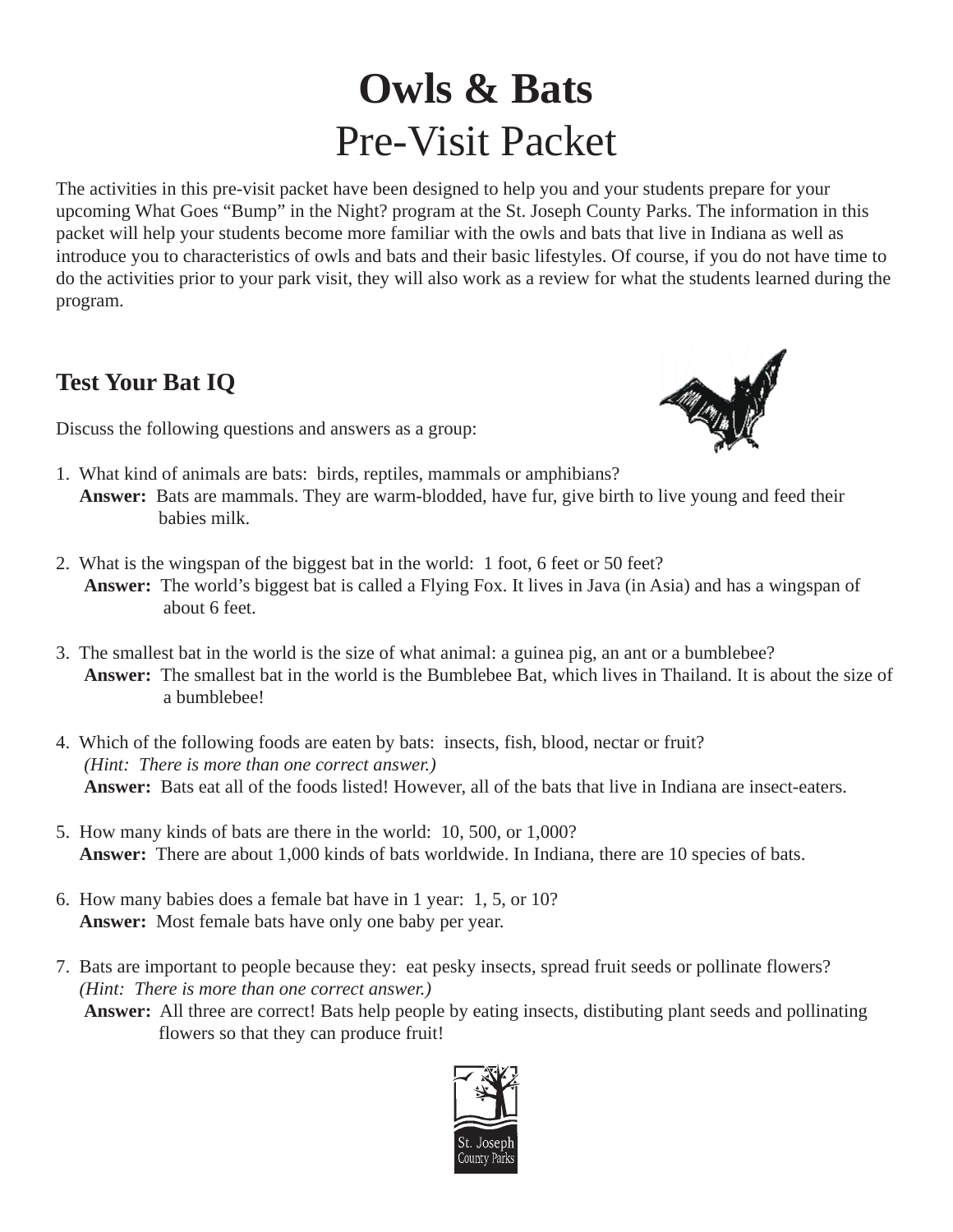#### **Bat Math**



- 1. A Little brown bat ate 527 insects between 8:00 and 9:00. It ate 461 insects between 9:00 and 10:00. How many insects did it eat altogether?
- 2. An active bat's heart beats 900 times per minute. An active human's heart beats 150 times per minute. What is the difference between the two?
- 3. When a bat hibernates, its heart beats only 20 times per minute. How many times will it beat in two minutes?
- 4. A female Evening bat has two babies every year for three years. How many babies does she have altogether?
- 5. A Little brown bat flaps its wings 360 times in half a minute. How many times will it flap its wings in one whole minute?
- 6. A colony of 600 Little brown bats lives in the Red Barn at St. Patrick's County Park. If 12 of those bats are eaten by owls, how many will be left?
- 7. In Anna's backyard, bats visited flowers on 12 different plants in one night. Six plants did not get visited by bats. How many plants are there in Anna's backyard?
- 8. A mango tree has 75 fruits growing on it. A fruit bat eats four mangos. How many mangos are left?

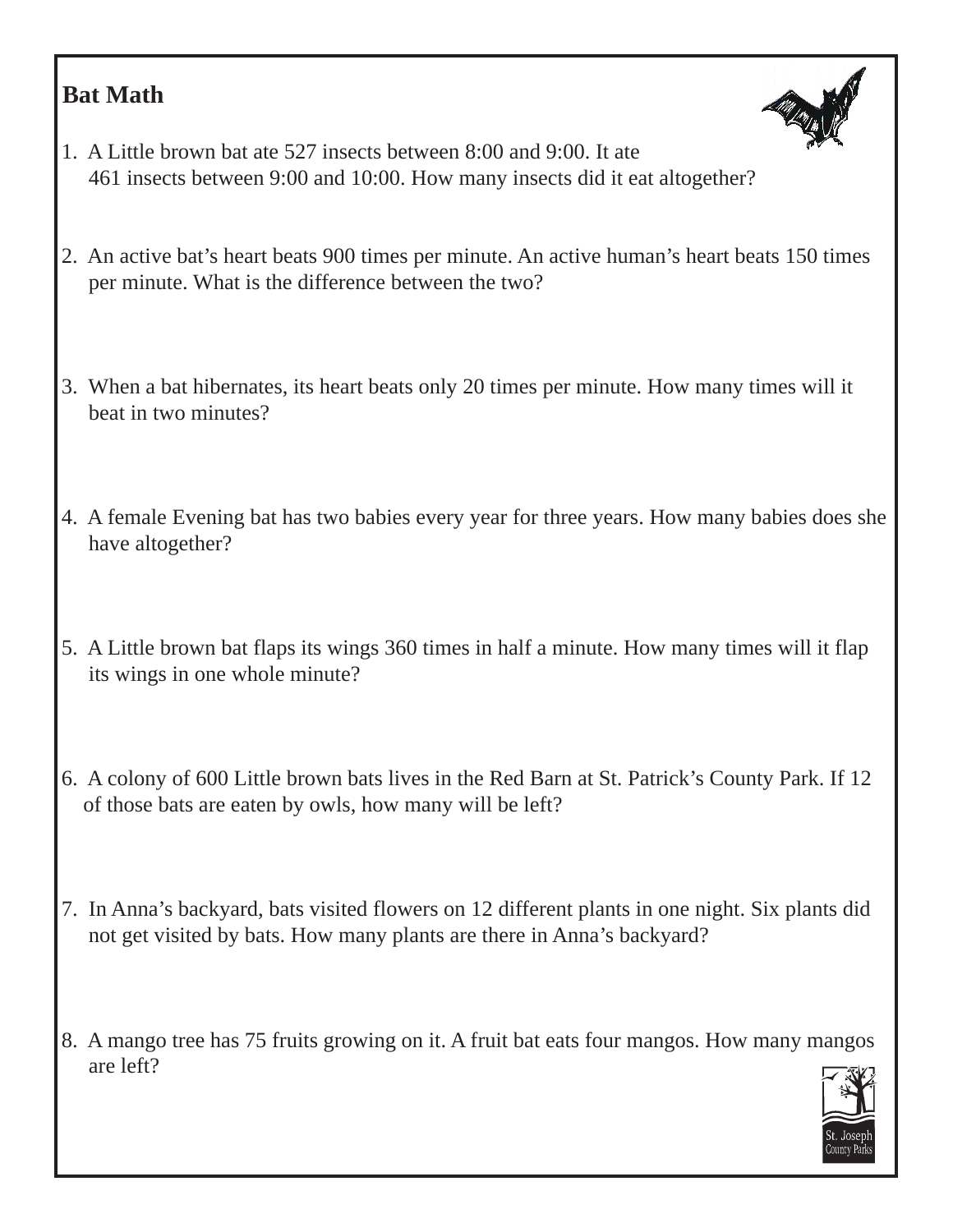## **Beautiful Bats**



#### Down

- 1. Bats help plants by spreading \_\_\_\_\_\_\_\_ from flower to flower.
- 2. A baby bat is called a \_\_\_\_\_\_\_\_\_.
- 3. Because bats have fur and feed their babies milk we know they are \_\_\_\_\_\_\_\_\_.
- 5. There are ten different (kinds) of bats in Indiana.
- 8. Some bats drink \_\_\_\_\_\_\_\_\_ from flowers.
- 9. Many bats find their way in the dark by using \_\_\_\_\_\_\_\_\_\_\_\_\_\_\_\_\_\_\_\_\_\_\_\_\_\_\_\_\_\_\_
- 11. During the day, many bats roost in \_\_\_\_\_\_\_\_.

| <b>Blood</b>   | Migrate   |
|----------------|-----------|
| Caves          | Nectar    |
| Echolocation   | Nocturnal |
| Fruit          | Pollen    |
| Hibernate      | Pup       |
| <b>Insects</b> | Species   |
| Mammals        |           |
|                |           |

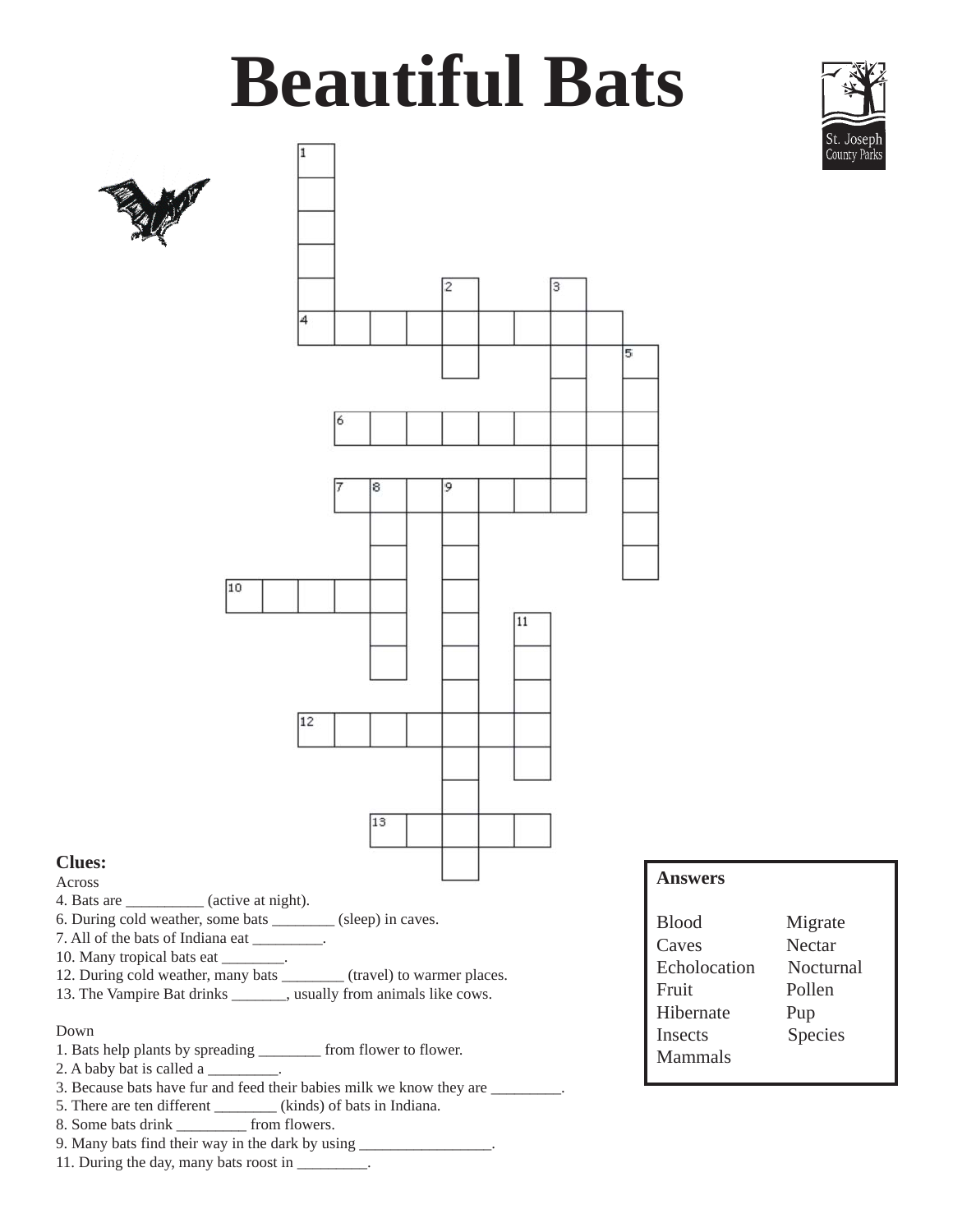#### **Bat Math Answers**

- 1.  $527 + 461 = 988$
- 2.  $900 150 = 750$
- 3.  $20 + 20 = 40$
- 4.  $2 \times 3 = 6$
- 5.  $360 + 360 = 720$
- 6.  $600 12 = 588$
- 7.  $12 + 6 = 18$
- 8.  $75 4 = 71$

#### **Beautiful Bats Crossword Puzzle Answers**

#### ACROSS

- 4. nocturnal
- 6. hibernate
- 7. insects
- 10. fruit
- 12. migrate
- 13. blood

#### DOWN

- 1. pollen
- 2. pup
- 3. mammals
- 5. species
- 8. nectar
- 9. echolocation
- 11. caves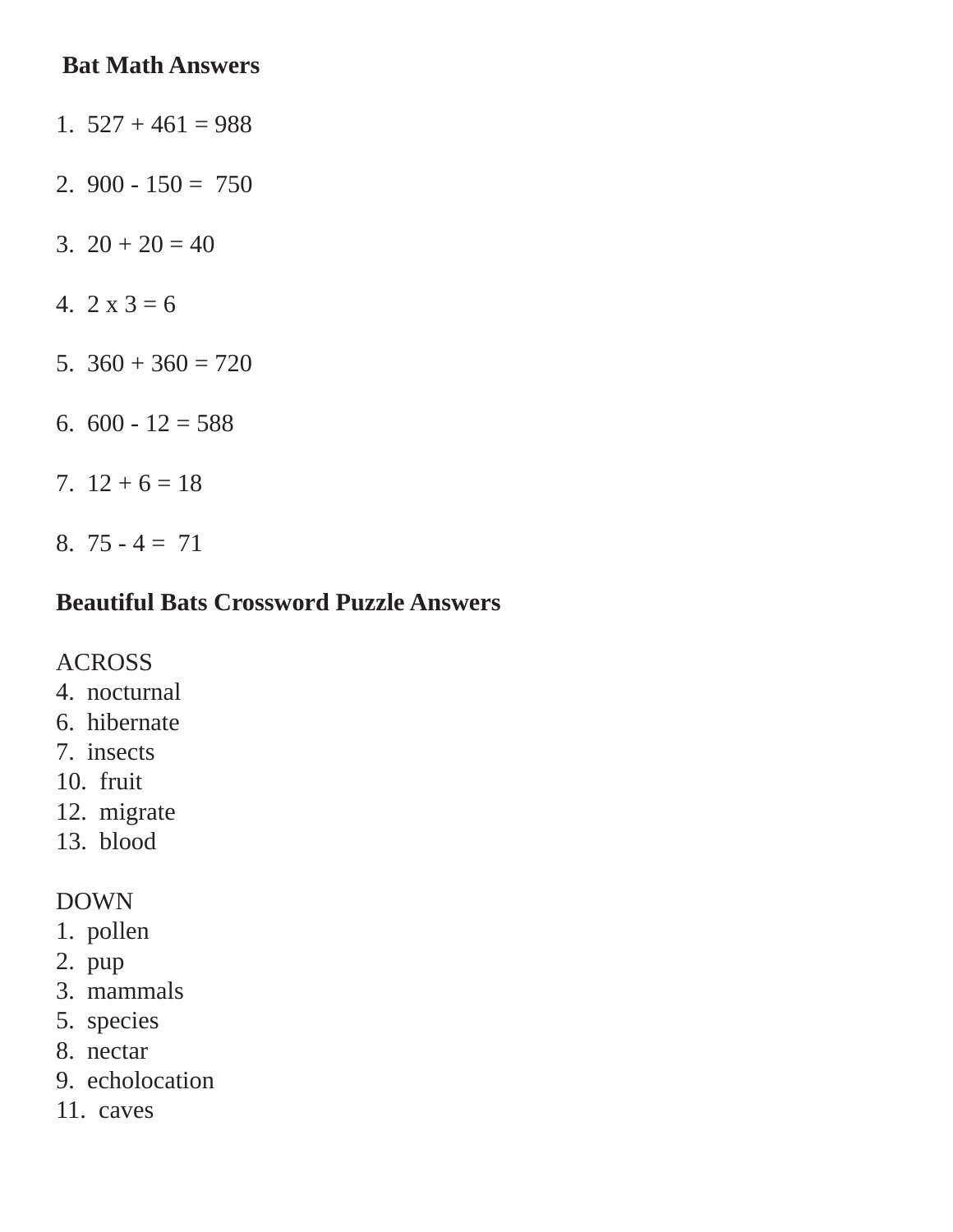## **Whoo is Wise about OWLS?** Try this true or false to see what you know!

All owls are nocturnal. Some owls nest in woodpecker holes. The male owl is larger than the female owl. An owl can turn its head all the way around - 360 degrees. During breeding season, owls defend their territory from other owls. Owls catch their prey with their strong hooked bills. Some owls eat insects. If a human or a predator threatens her nest, the female owl will fly away until the danger has passed. During courtship, a male owl will bring "gifts" of food to the female. Pesticides (chemicals that kill insects and rodents) can kill owls. Owls shred their prey with their hooked bills. When an owl flies, its wings are silent. \_\_\_\_\_ Owls don't see fine in the daytime. An owl can hear a mouse from 75 feet away. \_\_\_\_\_ Owls eat things they can't digest.



**Throughout history owls have been feared and worshipped in human culture.**

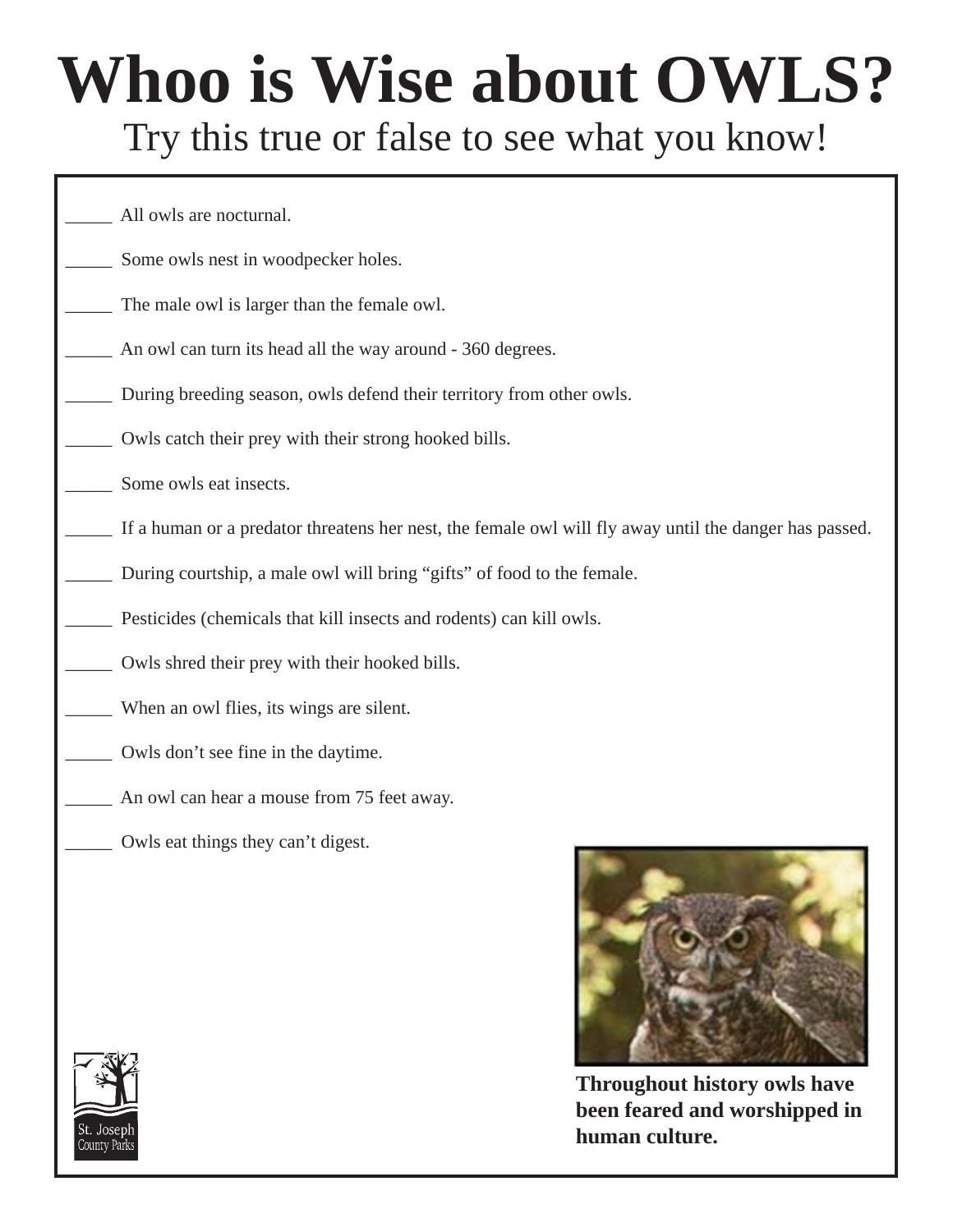## **Whoo is Wise about OWLS?** Answer Key



- \_\_\_\_\_ All owls are nocturnal. **FALSE. Some are diurnal, such as Snowy owls and Burrowing owls.**
- \_\_\_\_\_ Some owls nest in woodpecker holes. **TRUE. Screech owls and Barred owls nest in tree holes, usually left by woodpeckers.**
- \_\_\_\_\_ The male owl is larger than the female owl. **FALSE. The female is up to 50% larger.**
- \_\_\_\_\_ An owl can turn its head all the way around 360 degrees. **FALSE. It can turn its head 270 degrees, but not the full 360.**
- \_\_\_\_\_ During breeding season, owls defend their territory from other owls. **TRUE.**
- \_\_\_\_\_ Owls catch their prey with their strong hooked bills. **FALSE. They catch their prey with their strong talons (feet).**
- \_\_\_\_\_ Some owls eat insects. **TRUE. Many species eat insects as well as larger prey.**
- \_\_\_\_\_ If a human or a predator threatens her nest, the female owl will fly away until the danger has passed. **FALSE. She will vigorously protect her nest.**
- \_\_\_\_\_ During courtship, a male owl will bring "gifts" of food to the female. **TRUE.**
- \_\_\_\_\_ Pesticides (chemicals that kill insects and rodents) can kill owls. **TRUE. When an owl consumes prey that has been exposed to poisons, the owl ingests the poison. If this happens enough, the owl will be poisoned as well. If the poisons kill all the prey, owls can starve.**
- \_\_\_\_\_ Owls shred their prey with their hooked bills. **TRUE, usually. Owls will swallow their prey whole if they can. If they can't they will use their bills to tear it into smaller pieces.**
- \_\_\_\_\_ When an owl flies, its wings are silent. **TRUE.**
- \_\_\_\_\_ Owls don't see fine in the daytime. **FALSE. They see fine.**
- \_\_\_\_\_ An owl can hear a mouse from 75 feet away. **TRUE.**
- \_\_\_\_\_ Owls eat things they can't digest. **TRUE. Hours after they eat, they "cough" up pellets of fur, bone, feathers and insect exoskeletons, which they cannot digest.**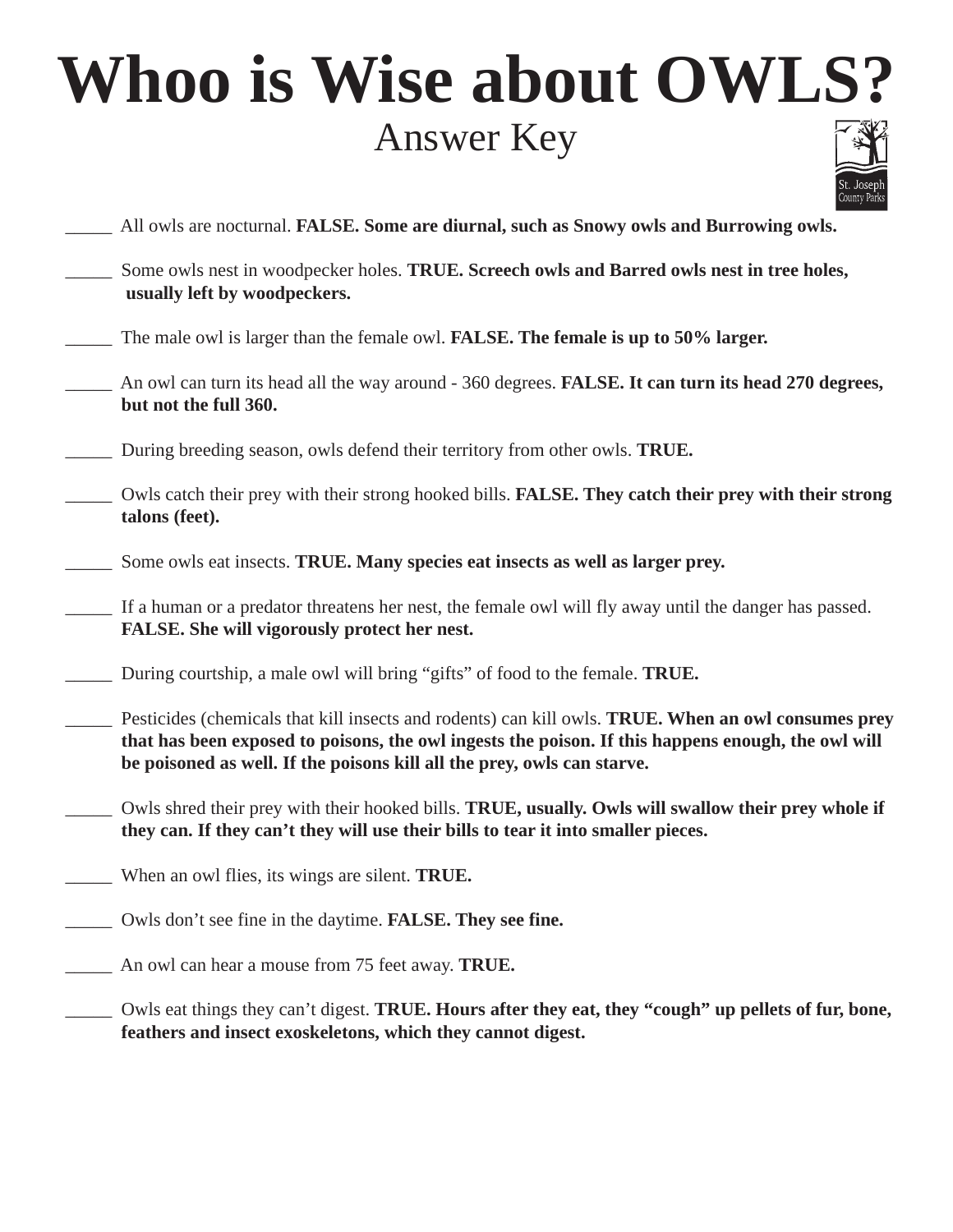# **Hungry Owl Math**



Most owls consume rodents like rats and mice; some species also eat large insects, like moths. In the wild, owls are excellent at controlling rodent populations, so much so that some communities build nesting boxes to keep owls around. A small owl like a screech owl eats about 5 mice in a single day. A larger owl, like a great horned owl, can eat 12 mice daily and a barn owl feeding a nest full of young may catch more than 20 mice in one day.

- 1. You are lucky. A screech owl and a barn owl with a nest full of young live by your home.
	- a. Based on the information above, about how many mice per week could the owls remove from your neigborhood?
	- b. How many more mice can the great horned owl eat in a week than the screech owl?
- 2. A barn owl caught 15 mice Monday night, 18 mice on Tuesday and Wednesday nights, 21 mice on Thursday night and 13 on Friday night. What is the average number of mice per night the barn owl caught?
- 3. A screech owl was hunting for moths and katydids to feed its young. Hunting insects is not easy and the owl tried and missed 4 times for each insect caught. To catch one insect, how many times did the owl have to try to catch an insect?
- 4. An owl's eyes are so big that they can not move them. So, in order to see from side to side the owl must turn its head in the direction it wishes to look. If an owl can turn its head 270 degrees, how many degrees is it short from turning its head in a complete 360 degree circle?
- 5. A farmer is having trouble with rodents in her fields. Based on the information above, what kind of owl do you think that she would like to live on her property? Why?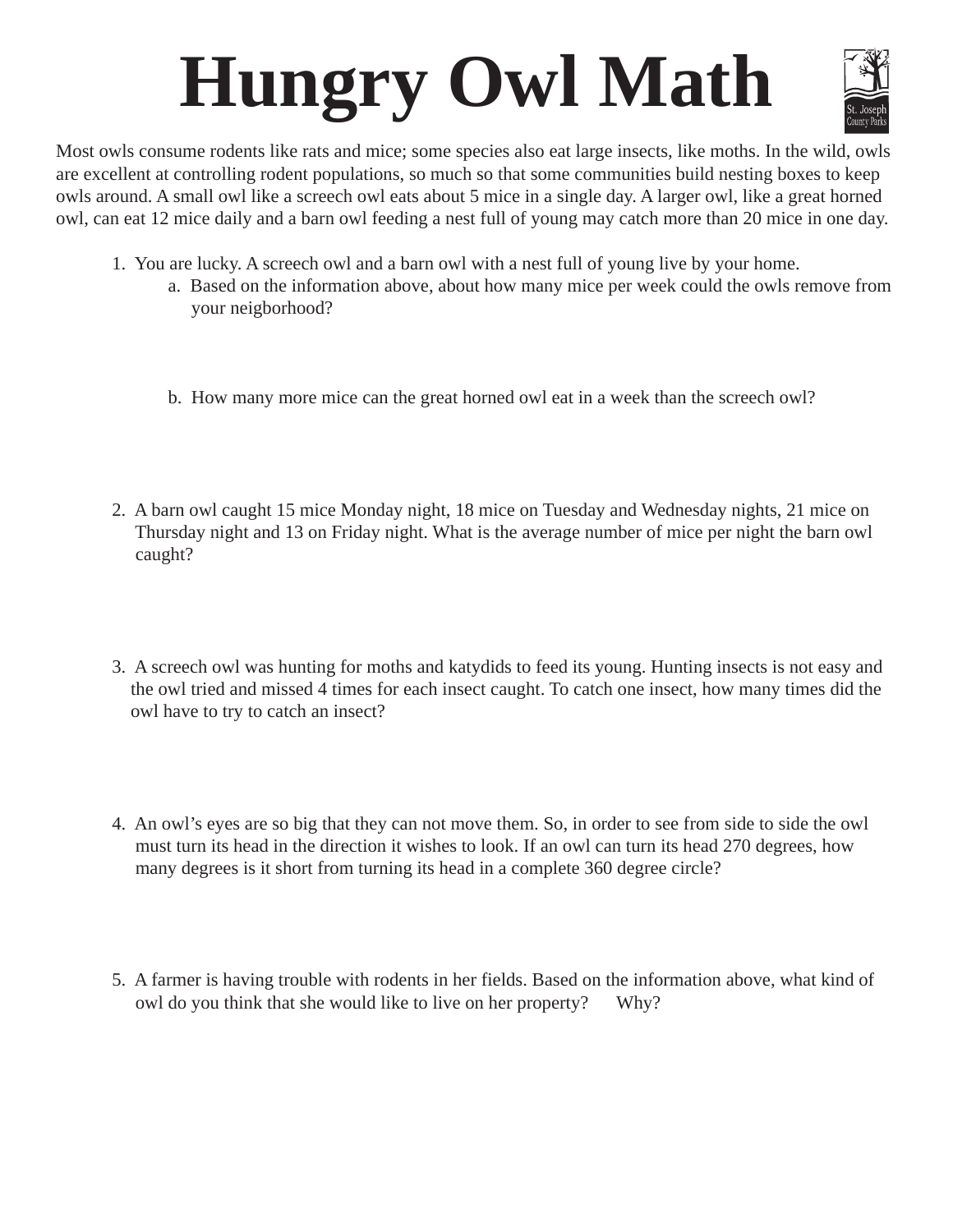# **Hungry Owl Math**

### Answer Key

- 1.a. Screech owl: 5 x 7 = 35; Barn owl: 20 x 7 = 140; 35 + 140 = **175 mice could be removed**
- 1.b. Screech owl: 5 x 7 = 35; Barred owl: 12 x 7 = 84; 84 35 = **49 more mice**
- 2. 15 + 18 + 18 + 21 + 13 = 85; 85/5 = **17 mice per night**
- 3. 5 attempts
- 4. 360 270 = **90 degrees short of completing a 360 degree circle**
- 5. (opinion)